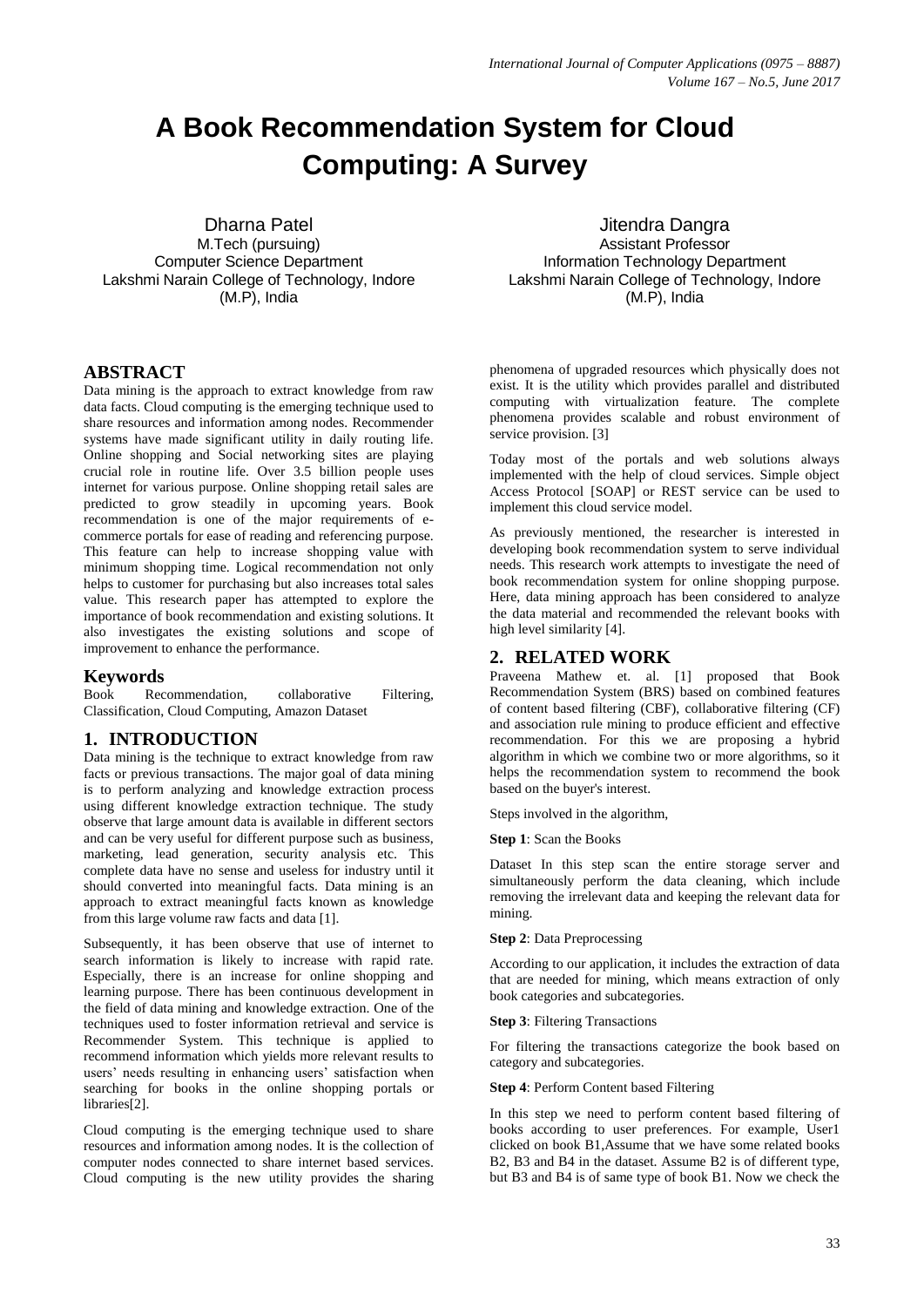content of the books B3 and B4, if the contents match with book kB1, then the system will recommend books B3 and B4 for the user. If user clicks on book B1, then the user will get books B3 and B4 as the recommended.

**Step 5:** Perform Collaborative Filtering

Here we consider the quality of the book content. In our example, recommending the books B3 and B4.

This will perform based on the registered user's opinions and rating.

**Step 6**: Final Recommendations

In the final recommendation, the order of the book is consider based on the book which holds highest rating compare to remaining books and arrange in descending order.

This book recommendation system is recommending books to the buyers that suits according to their interest and stores recommendations in the buyer's web profile. This system will store the details of the books which users have bought earlier and find the category of book from users buying history. It using content based filtering and collaborative filtering and find out the list of books based on content and ratings.

The system actually evaluate the quality of the recommending books dependent on the rating given by the existing users also use association rule mining algorithm to finds interesting association and relationship among large data set of books and provide an efficient recommendation for the book.

This system may helpful for lots of people as well as students who need the best books available from the database for both general and academic purpose. Pijitra Jomsr[2] observe that due to wide application of management system, information data grows rapidly. On one hand, people have a large number of information resources. On the other hand, the time cost and difficulty of people finding the proper information increases. To tackle the problems, book recommendation is one of the solutions for university libraries which possess huge volumes of books and reading-intensive users. This paper proposes a library book recommendation system based on user profile loaning and apply association rule to create model. The result shows that new association rule algorithm suitable to apply for recommender book in library. Salil Kanetkar[3] Recommender Systems have been around for more than a decade now. Choosing what book to read next has always been a question for many. Even for students, deciding which textbook or reference book to read on a topic unknown to them is a big question. In this paper, we try to present a model for a web-based personalized hybrid book recommender system which exploits varied aspects of giving recommendations apart from the regular collaborative and content-based filtering approaches. Temporal aspects for the recommendations are incorporated. Also for users of different age, gender and country, personalized recommendations can be made on these demographic parameters. Scraping information from the web and using the information obtained from this process can be equally useful in making recommendations.

Suhasini Parvatikar[4] recommendation systems is used for the purpose of suggesting items to purchase or to see. They direct users towards those items which can meet their needs through cutting down large database of Information. A various techniques have been introduced for recommending items i.e. content, collaborative and association mining techniques are used. This paper solves the problem of data sparsity problem by combining the collaborative-based filtering and association rule mining to achieve better performance. The results obtained are demonstrated and the proposed recommendation algorithms perform better and solve the challenges such as data sparsity and scalability.

## **3. CLOUD COMPUTING**

Cloud computing can be defined " A model for enabling ubiquitous, convenient, on –demand network access to a shared pool of resources (e.g., networks, storage, applications and services) that can be rapidly provisioned and released with minimal management effort or service provider interaction".

Study observes that cloud computing model comprises five essential components can be listed as below:

- 1. Data
- 2. Storage
- 3. Client Networks
- 4. Application Computing
- 5. Virtualization

A block representation of component architecture of cloud computing is shown in figure 1.



**Figure 1: Components of Cloud Computing**

Broadly cloud computing environment has been classified into three service model which is illustrated below [2];

## **1. Software as a Service [SaaS]:**

This service model works to share access of software solutions through cloud networks. It provides facility to access devoted software through browser based on "pay us you use" basis. Google docs are the best example of this service model where we can access any document file online through browser support.

## **2. Platform as a Service [PaaS]:**

PaaS service model provide facility to share collection of libraries or environment variable throughout the network. Virtual JVM and Database server is the best practices to implement this service model

## **3. Infrastructure as a Service [IaaS]:**

This service model provides facility to share access of various resources such storage or processing capability out of the network. Cloud server or virtual machine share access is the example of this service model

To implement the cloud service model planning of deployment model is required. Cloud computing classify deployment model into four ways based on access policy. A brief review of types of cloud is cited below.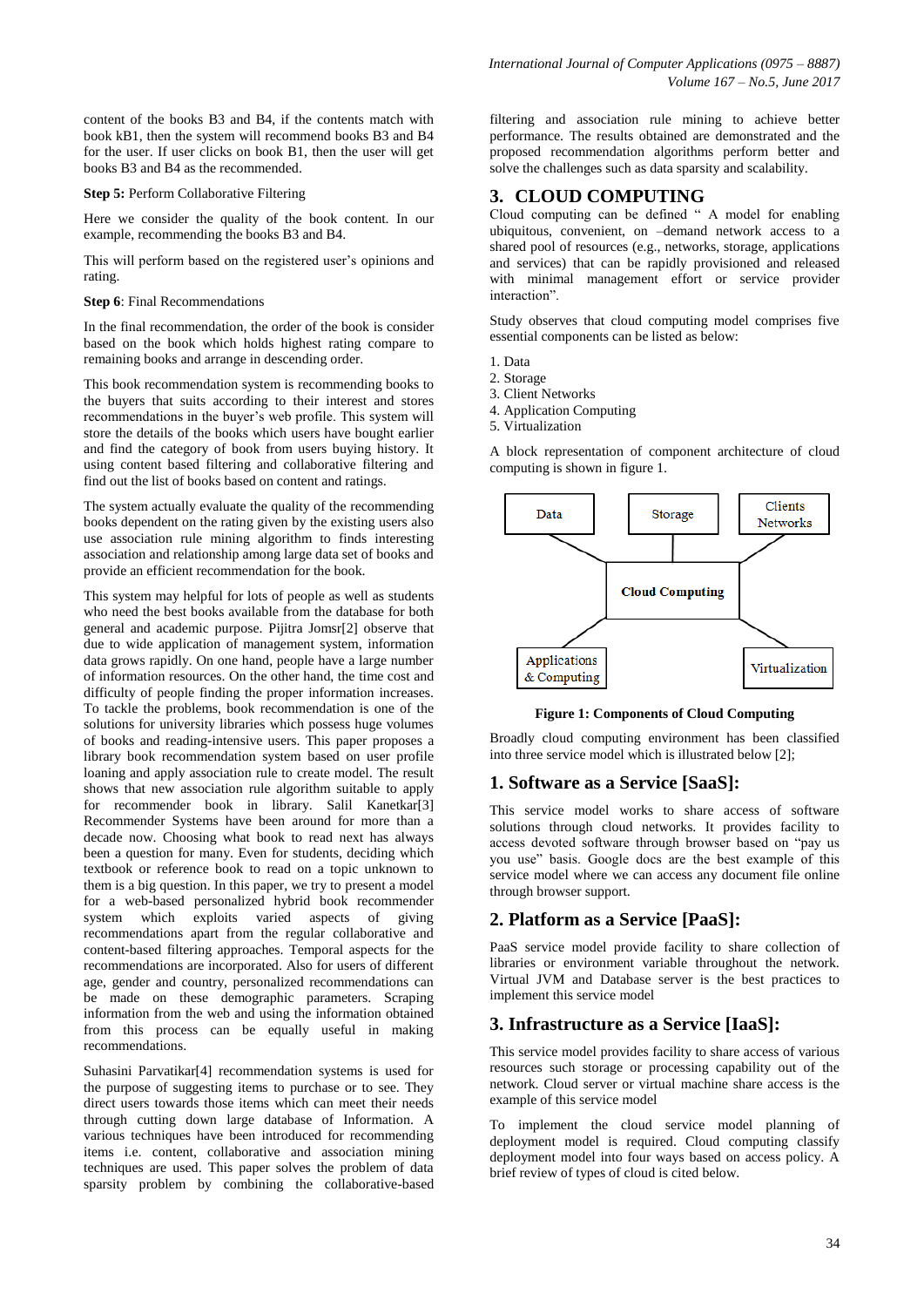

**Figure 2: Cloud Computing Service model.**

### **4. DATA MINING**

Data mining is sorting through data to identify patterns and establish relationships.

Data mining parameters include:

- Association looking for patterns where one event is connected to another event
- Sequence or path analysis looking for patterns where one event leads to another later event
- Classification looking for new patterns (May result in a change in the way the data is organized but that's ok)
- Clustering finding and visually documenting groups of facts not previously known
- Forecasting discovering patterns in data that can lead to reasonable predictions about the future (This area of data mining is known as predictive analytics.)

### **5. PROBLEM STATEMENT**

Online data is the collection of structured and unstructured data organized into relational or non-relational ways. It comes with very large volume and velocity with variety of types. Massive nature makes it complex to analyze and derive relevant conclusions. . Data is becoming one of the most important technology trends that have the potential for dramatically changing the way organizations. Subsequently, growing of e-commerce portals creates a huge attention of users on online shopping and it change the trend of business. Big investors are trying to get into this market and launching their online shopping apps and web applications.

E-Commerce based online shopping portals concentrate to allow huge range of product variety and simplify the way of purchasing. Consumers do not need to worry to visit various shops, compare and buy a product. Although, this sites provide wide range of shopping feature but also increase the consumer expectations. Now a day's consumer wants to purchase lots of product in minimum shopping time. This generates the demand of personalization of shopping portals and recommends products or customized product view based of consumer interest. Customer behavior can play very crucial role in this dimension. Subsequently, previous shopping transactions can also help to observe the shopping demand and consumer interest.

The survey on customer analytics revealed that various algorithms are derived to analyze the customer behavior for Discovering Hidden Relationships of customers, Cause/ Effect analysis, predictive and data visualization behavior. In the same line various product recommendation plug-in are developed for ease of product view and smooth shopping phenomena. Collaborative filtering, Content Mining, Ranking algorithms are integrated with mining solutions to recommend more accurate and perfect results.

The study of existing solutions observes that most of the product recommendations implement ranking and popularity index value estimated by consumer view and ranking algorithms. Analysis of product category and classification of shopping is still a big challenge. Subsequently, e-portals provide web personalization based on product sale not the product nature. Although, limited work has been done in this field and a wide range of improvement is expected. The most important challenge into existing field is small scale data analysis. All the traditional recommendation work has been evaluated and created for small data size. Huge data size not only change the data nature but also increase lots of hurdle during mining work. Another ways, integration of customer behavior analysis and product nature is also absent into existing solutions.

The complete problem statement concludes into following points:

- 1. Enhancement in product recommendation algorithm for large volume dataset.
- 2. Integration of customer behavior with Product nature

A solution based on based on similarity, popularity and customer nature index for product recommendation is big challenge to overcome all the above situations.

### **6. SOLUTION STATEMENT**

Recommendation system is a method of filtering that use rating, similarity score or preference score to predict the frequency between item and elements. Recommendation systems have become increasingly popular in recent years due to wide area of applications and use into movies, books, articles etc. prediction and suggestions. Here, a customized recommendation algorithm has been proposed using DBSCAN algorithm to recommend Book based on user nature. Following Points are listed to describe the approach of proposed solution.

- 1. Initially, Amazon Book Dataset will be used as the input source for user and book information.
- 2. A customized classification method will be used to extract the nature and important credential from dataset.
- 3. A parsing module has been proposed to clean the data and remove unnecessary information and attributes.
- 4. Afterwards, Stop word removal and lemmatization approach is proposed to extract the nature of user and book from user review and other information. This activity is required to convert review text into meaningful word format.
- 5. A DBSCAN clustering algorithm is proposed to create set of relevant user and optimize the recommendation process. Before doing this clustering, a binary matrix generation is expected to map matching factor between book and users.
- 6. In the last module a separate book recommendation approach has been proposed. The best part of this module is all existing algorithm calculate the similarity factor for whole dataset which create huge overhead on processor and degrade the performance. This approach will only applicable for relevant cluster where desire user characteristics lie. So it will help to save the extra overhead of existing solutions and recommend the book in best way.